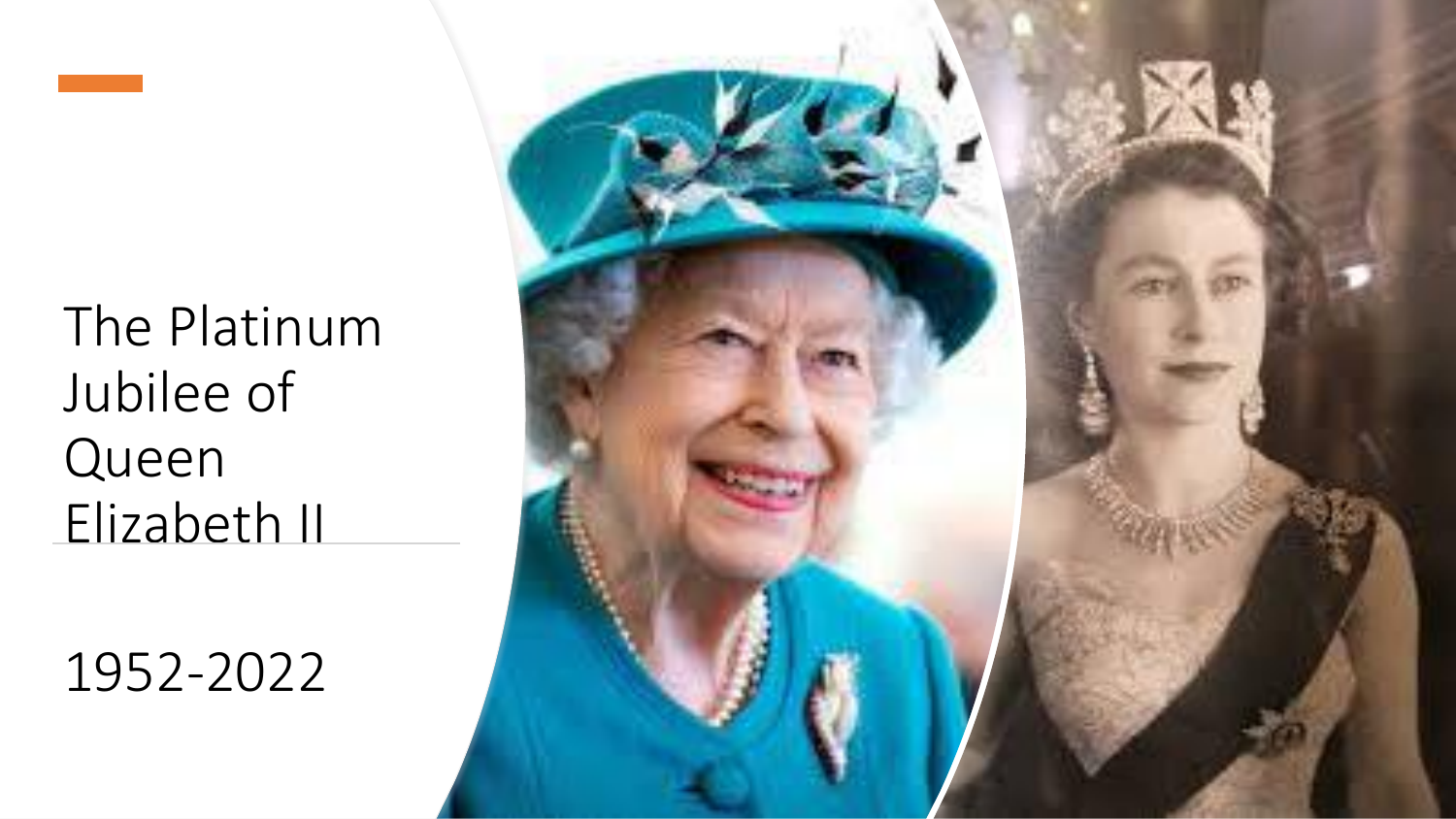

# A Royal Overview

- The Queen was born Princess Elizabeth Alexandra Mary on 21<sup>st</sup> April, 1926 at 17, Bruton Street, Mayfair, London.
- She is the great, great granddaughter of Queen Victoria.
- She became Queen on  $6<sup>th</sup>$  February, 1952 on the day her father (King George VI) died. She was just 25.
- Queen Elizabeth married Prince Philip on November 20<sup>th</sup>, 1947 and had 4 children.
- On 9<sup>th</sup> September, 2015, Queen Elizabeth became the longest-reigning monarch in history, beating Queen Victoria.
- The Queen celebrates her platinum jubilee in the year 2022 – this means she has been Queen for 70 years.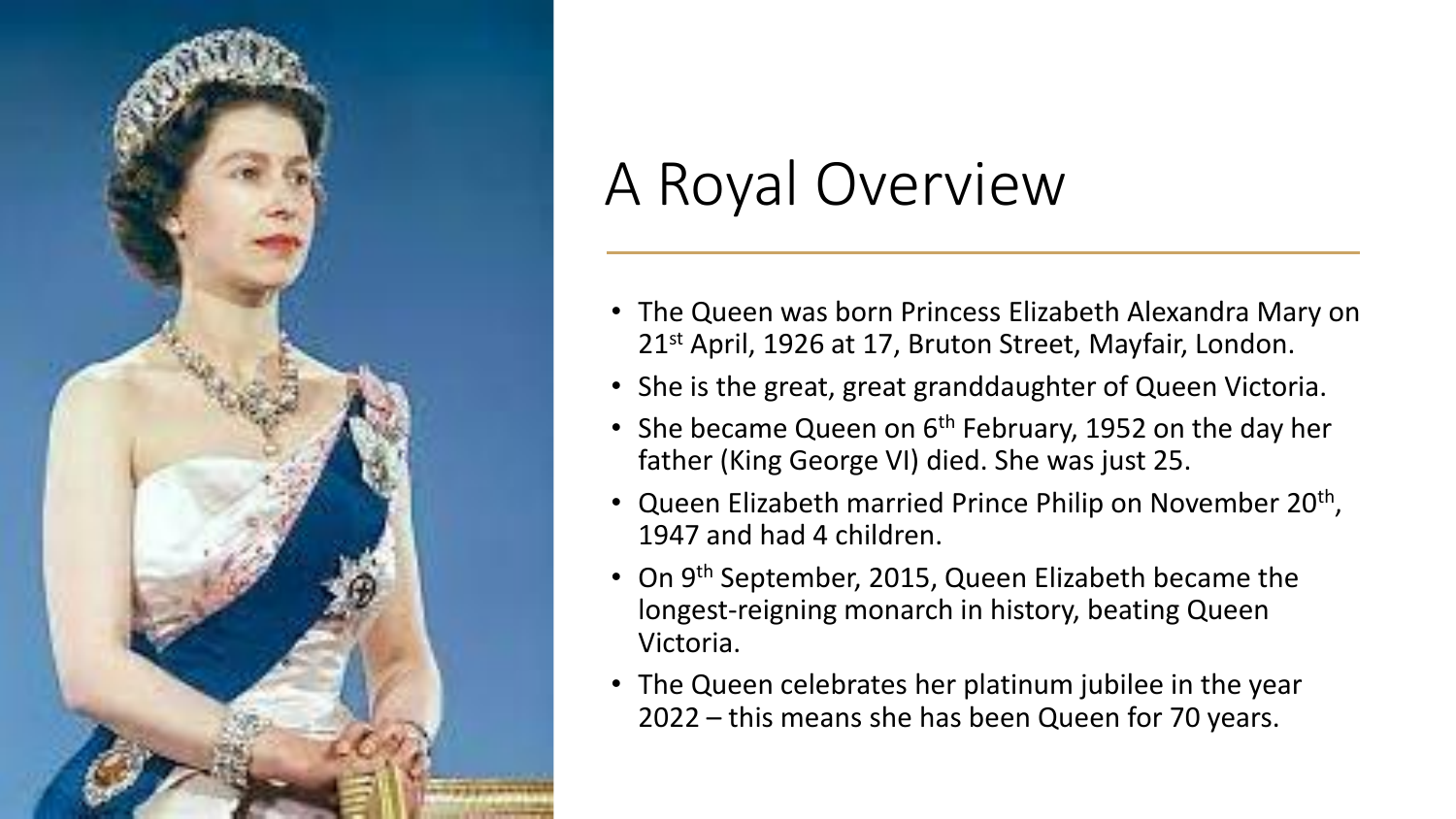

# Princess Elizabeth

- The future Queen was known as 'Lilibet' to her family.
- Her grandfather was the King and she lived with her parents and sister, Margaret, in both London and Royal Lodge in Windsor.
- She didn't attend a school but was educated at home by tutors who taught her maths, French, history, dancing, singing and art.
- During the second world war, she lived at Windsor, away from the London bombing. Aged 14, she made her first radio broadcast in 1940, reassuring British teenagers.
- Princess Elizabeth inherited her love of dogs from her father and was given her first corgi for her 18<sup>th</sup> birthday. She named it Susan.
- The Queen was a Girl Guide and the 1<sup>st</sup> Buckingham Palace Guide Company was created so she and children from the royal household could meet, learn skills and earn badges.
- In World War Two, Princess Elizabeth joined the Auxiliary Territorial Service and worked as a mechanic and a driver.

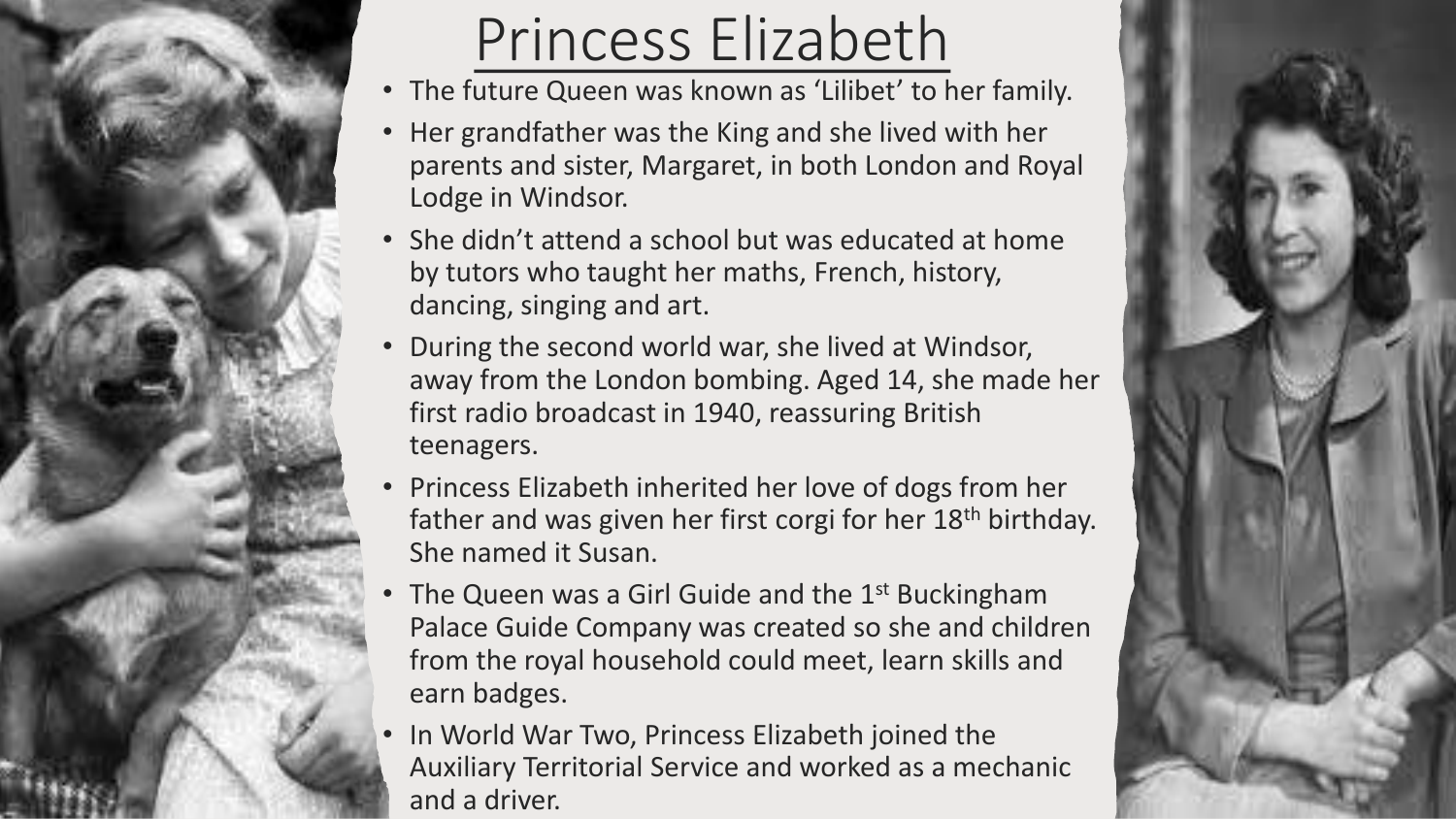## Path to the Crown







1936





1947



1952

**Princess** Elizabeth born

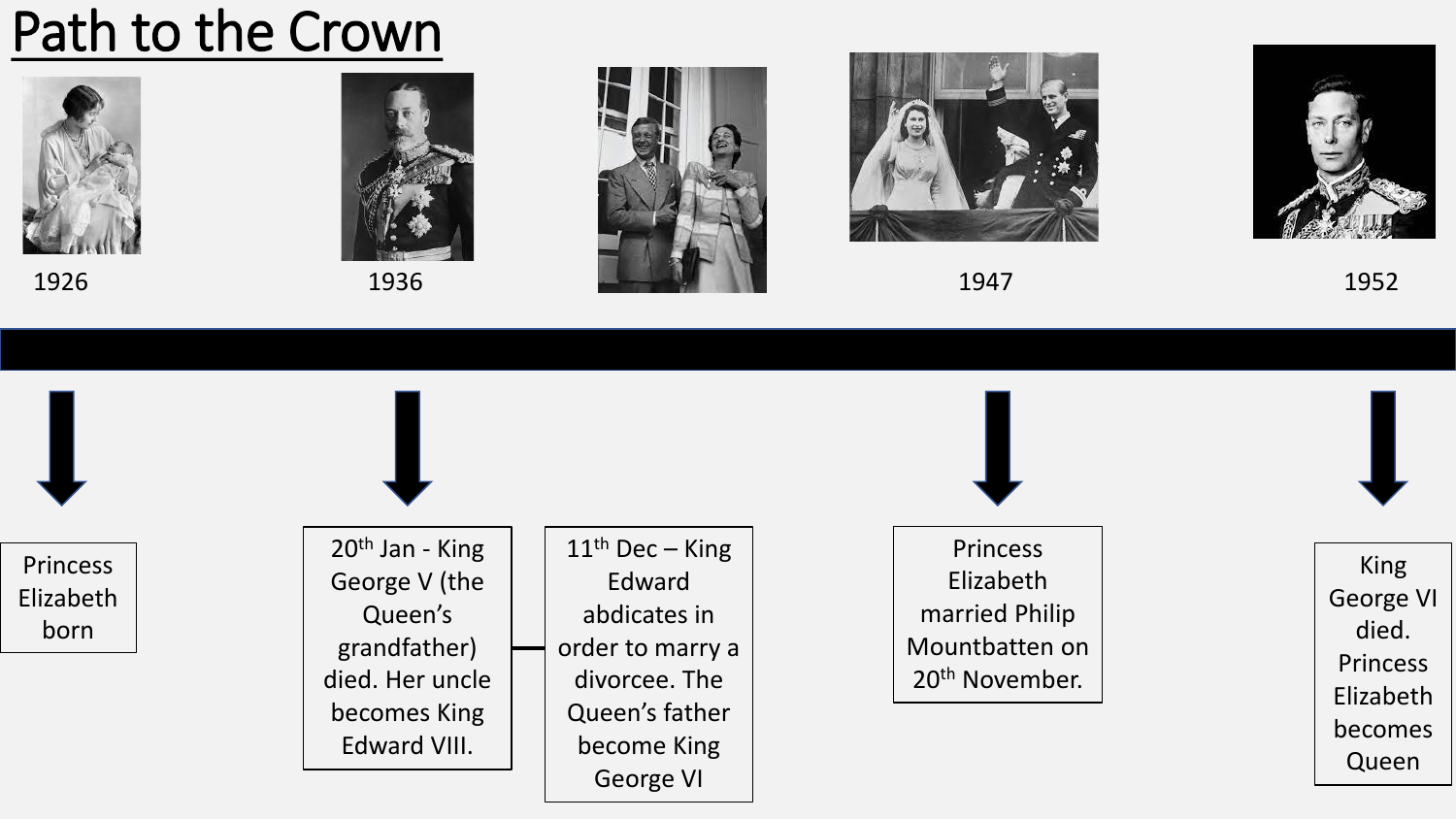



## Facts about the Queen

- The Queen is the 'Head of State'. She has visited over 100 countries and received guests from the world over.
- She is Head of the Church of England and appoints archbishops and bishops.
- She has had over 21,000 events in 70 years
- Other roles include,, awarding citizens with awards such as MBEs
- She is patron to over 500 charities
- Sent over one million cards
- Her face is on coins in 35 countries
- Hosted more than 1.5million people at garden parties
- Met 14 American presidents and has been served by 14 PM
- Owned more than 30 corgis
- First monarch to visit China
- First state visit to Ireland in 2011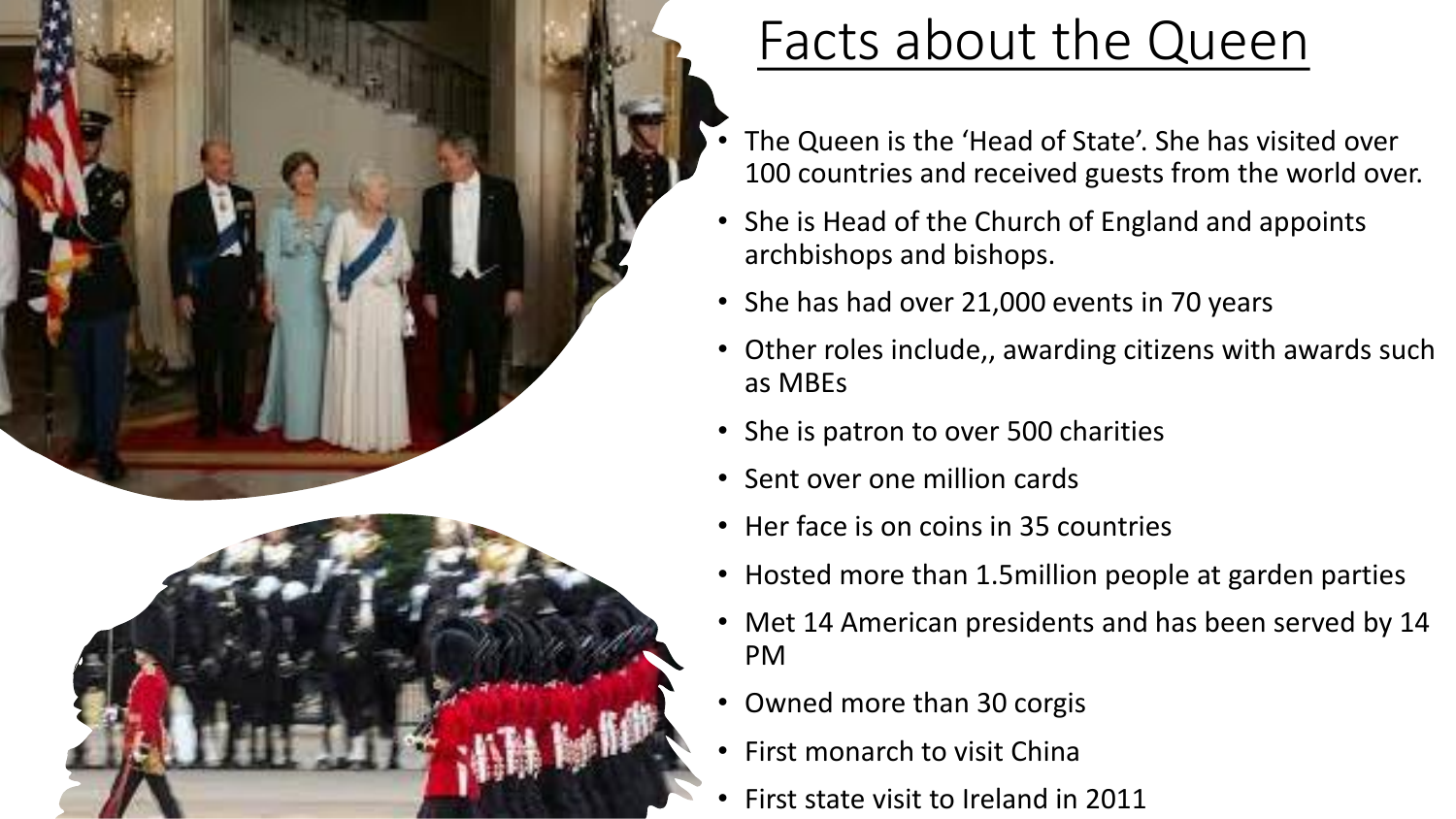## Parliament and Prime Ministers

- The Queen has had 14 Prime Ministers during her time as monarch.
- Winston Churchill was the first and it is thought he helped and advised the young Queen Elizabeth.
- Other Prime Ministers include James Callaghan, Margaret Thatcher and Tony Blair.
- The Queen has met weekly with her Prime Ministers at Buckingham Palace since 1952.
- The meetings are completely private and no official record has ever been kept.
- It is a chance for the PM to share information and problems and for the Queen to offer advice, where necessary.

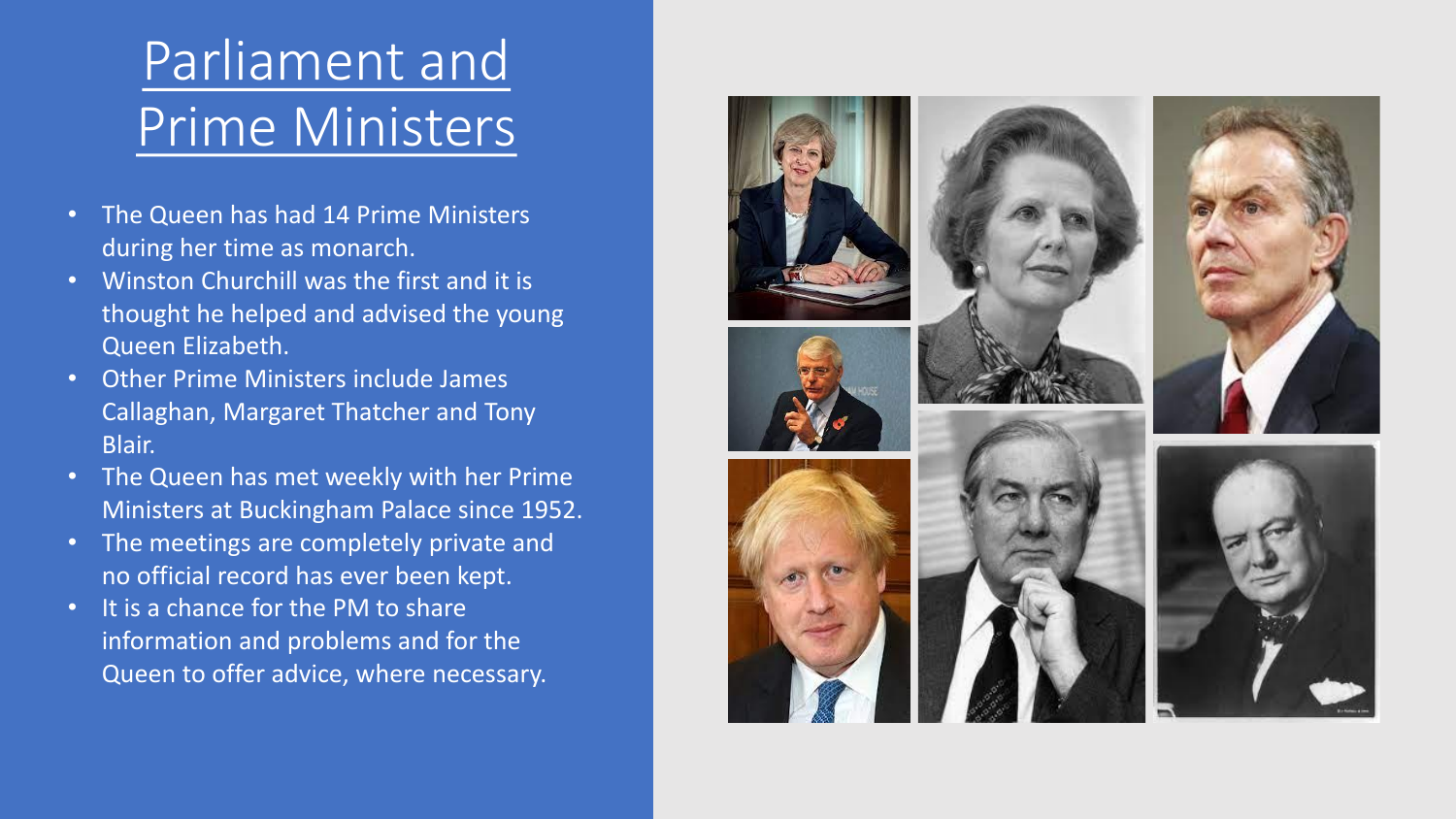

**Homes** 



Windsor Castle - favourite Buckingham Palace - official Balmoral - Scotland Sandringham - Christmas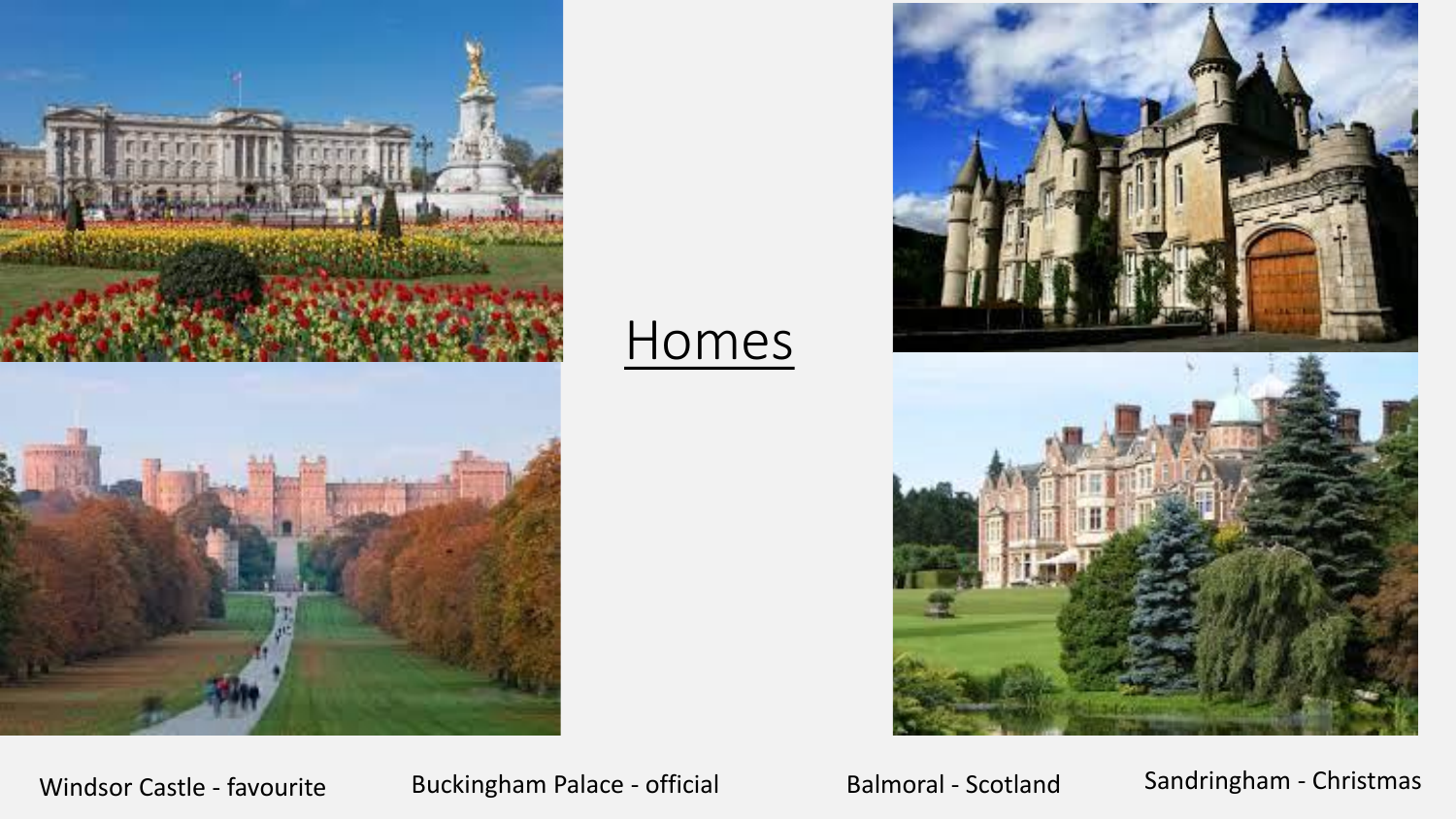## Past Jubilees

#### **1977 - SILVER**

- The Queen celebrated 25 years as monarch with her Silver Jubilee.
- During the summer of that year, Queen Elizabeth toured extensively saying that she wanted to meet as many people as she could.
- The main week of celebration came in early June with the Queen taking part in lighting beacons; a special lunch; appearances on the balcony of Buckingham Palace and a boat trip on the River Thames.

#### **2002 - GOLDEN**

- This year saw the Queen's  $50<sup>th</sup>$  anniversary and was marked by her Golden Jubilee year.
- She travelled with Prince Philip all over the Commonwealth
- Celebrations culminated in a Jubilee weekend in June with church thanksgiving services; a ceremonial procession; beacon lighting, fireworks and a huge pop concert was held with Brian May from Queen singing the National Anthem from the roof of the palace.

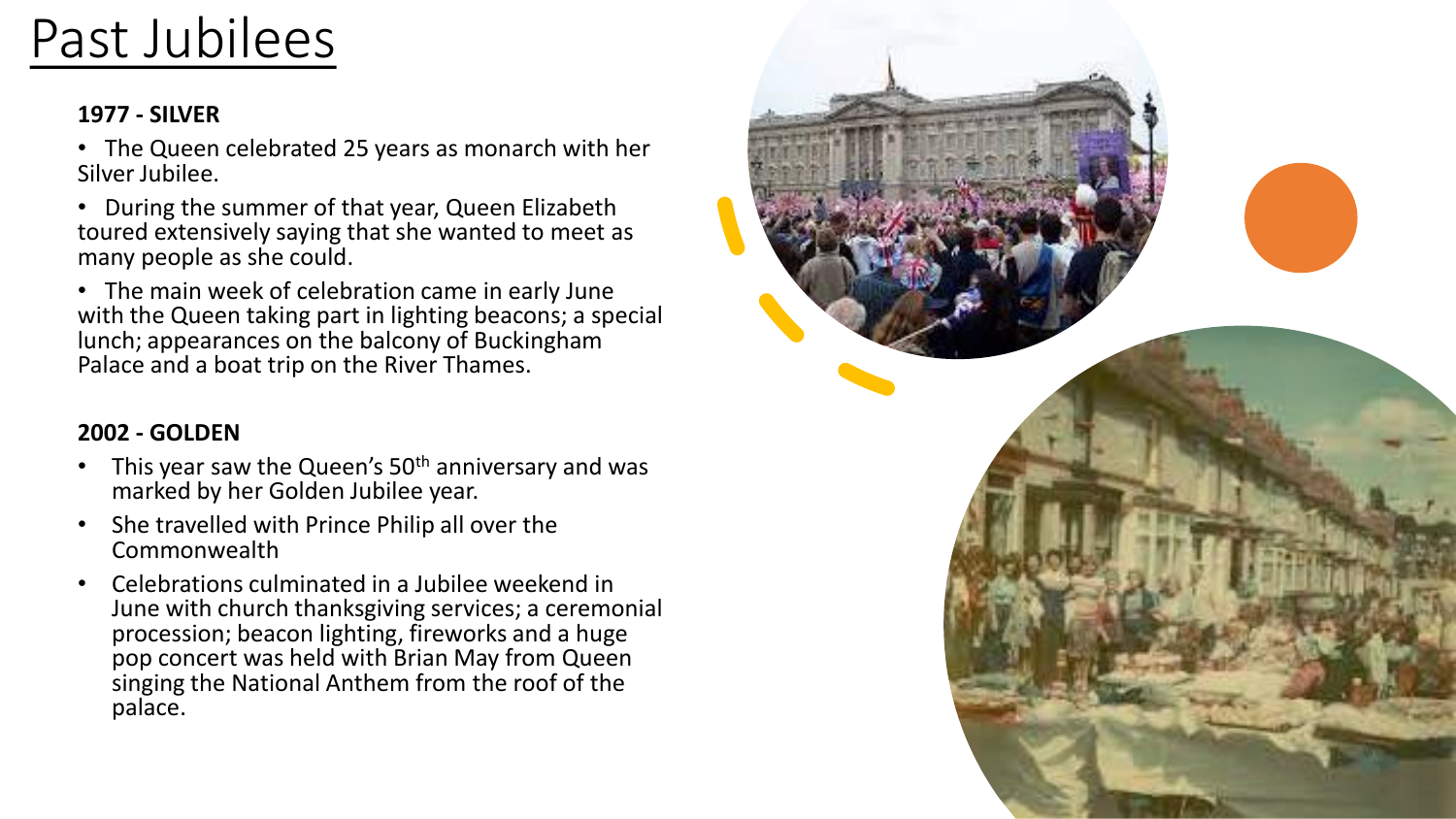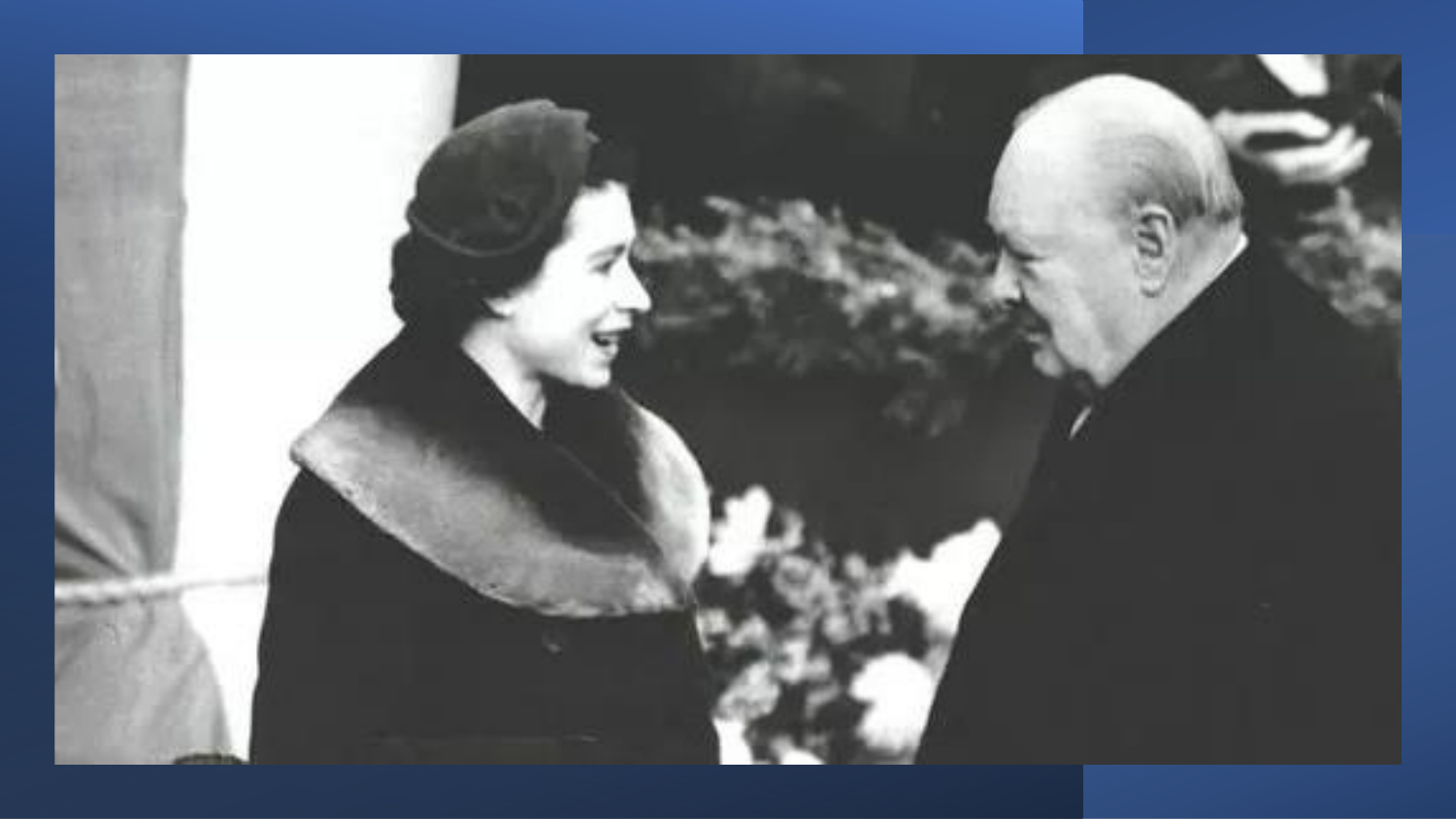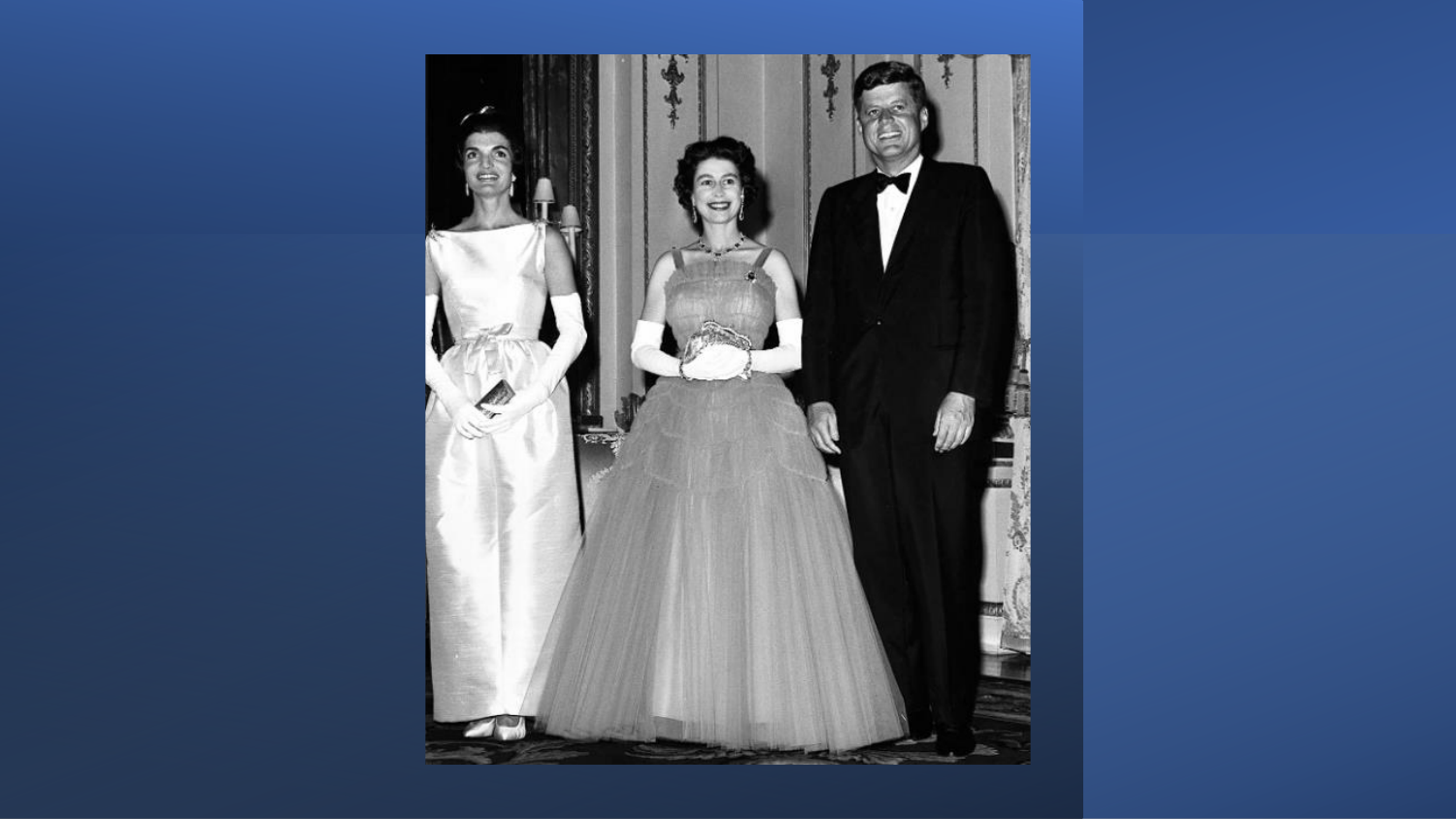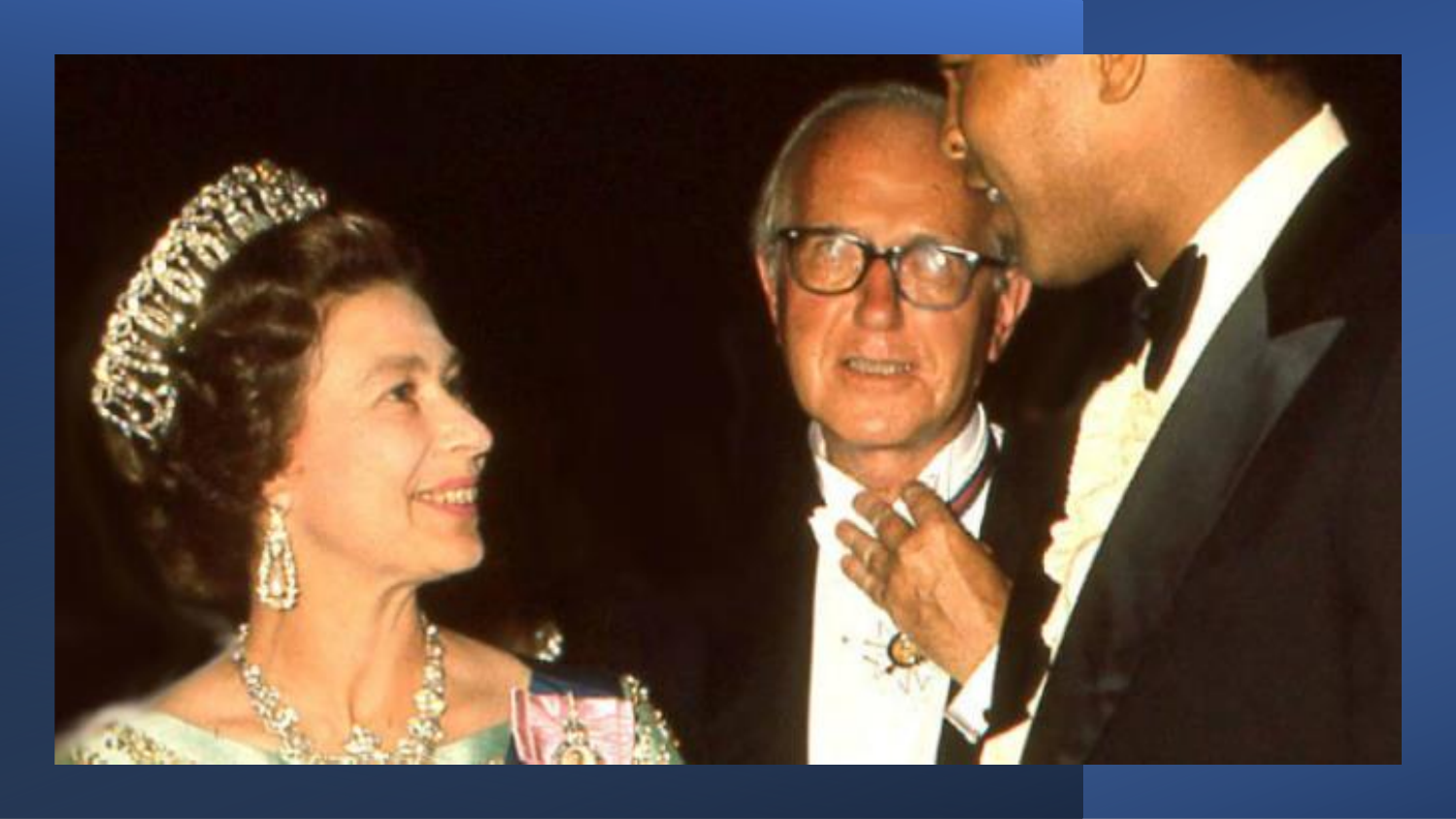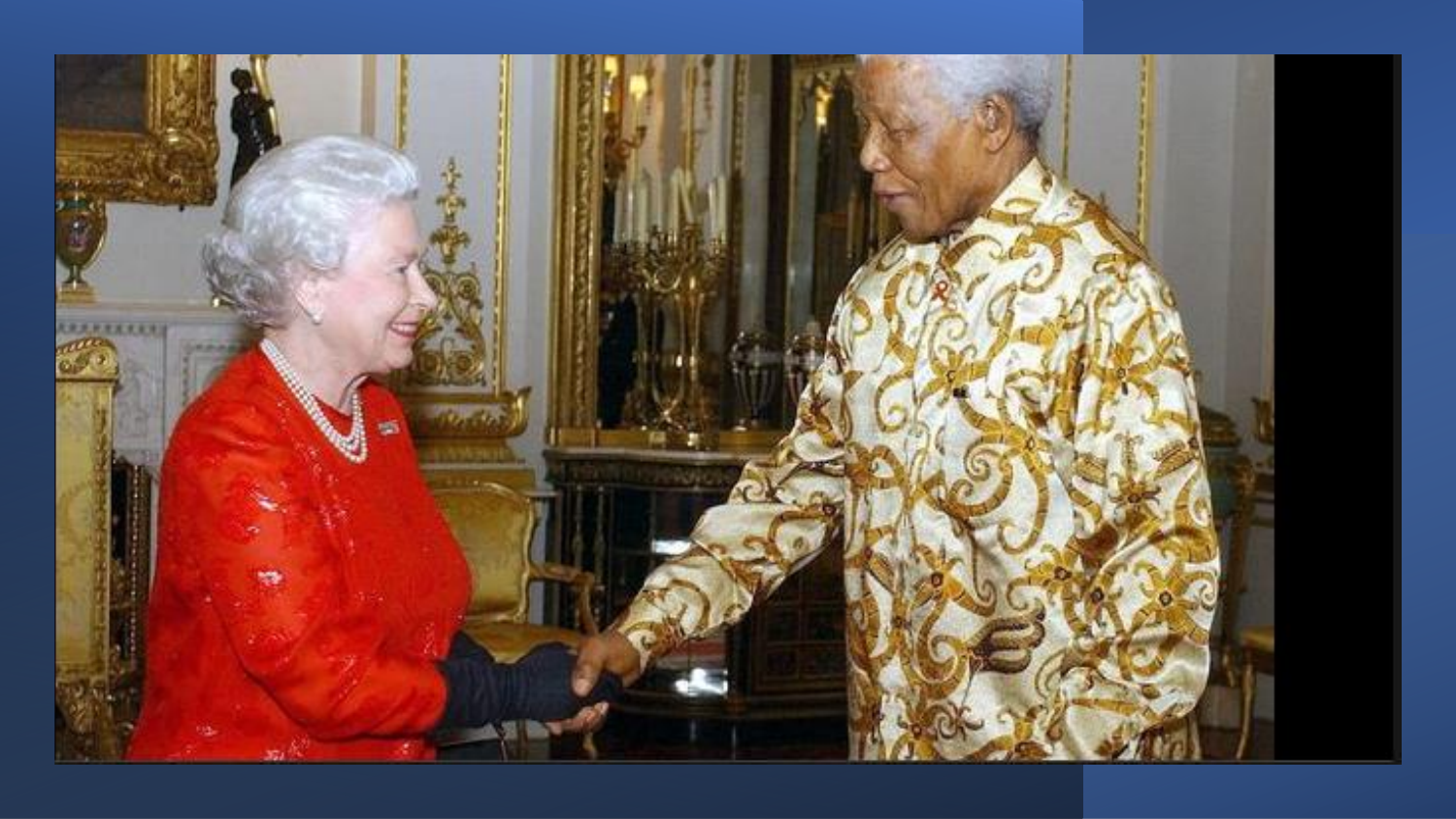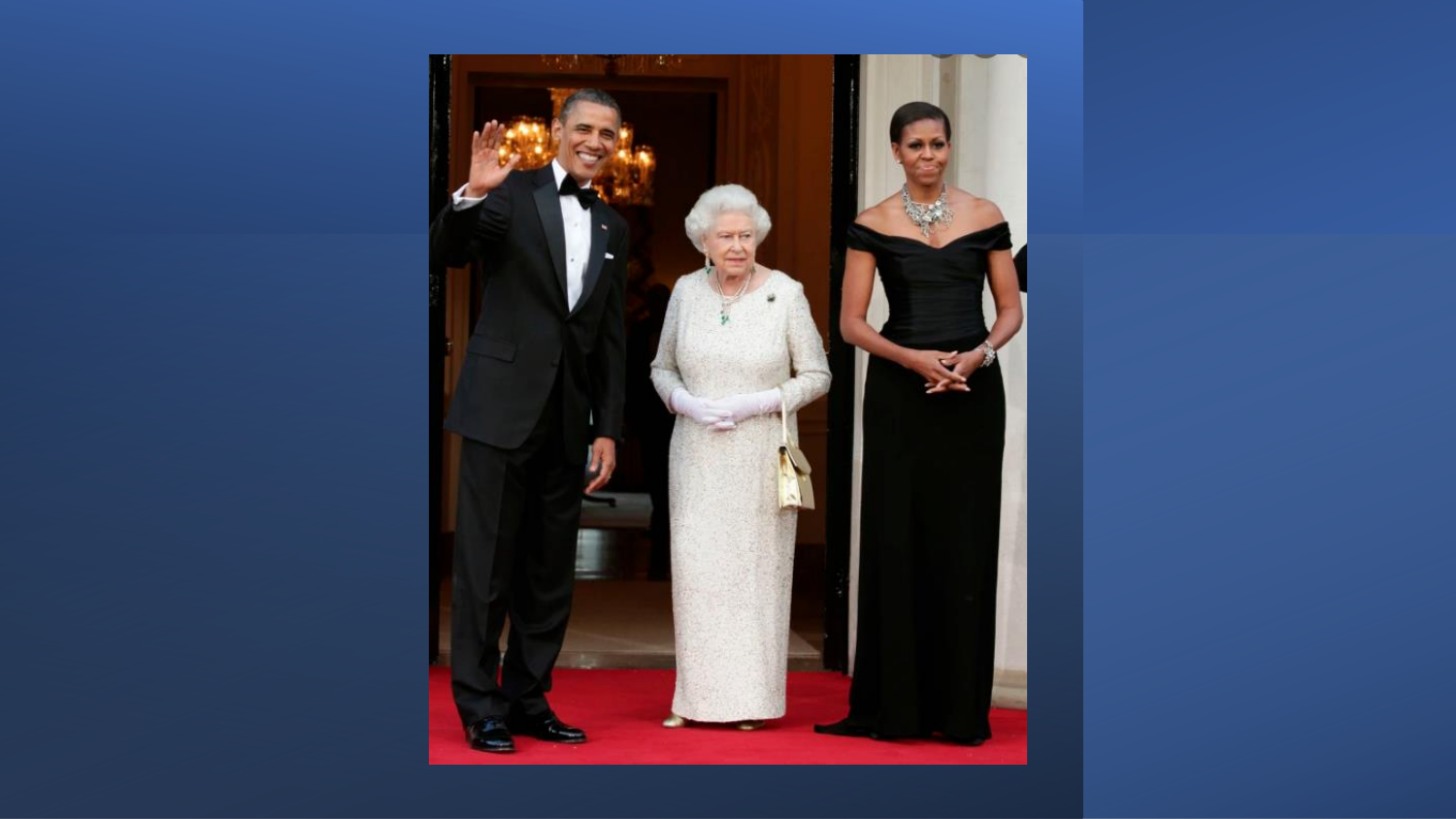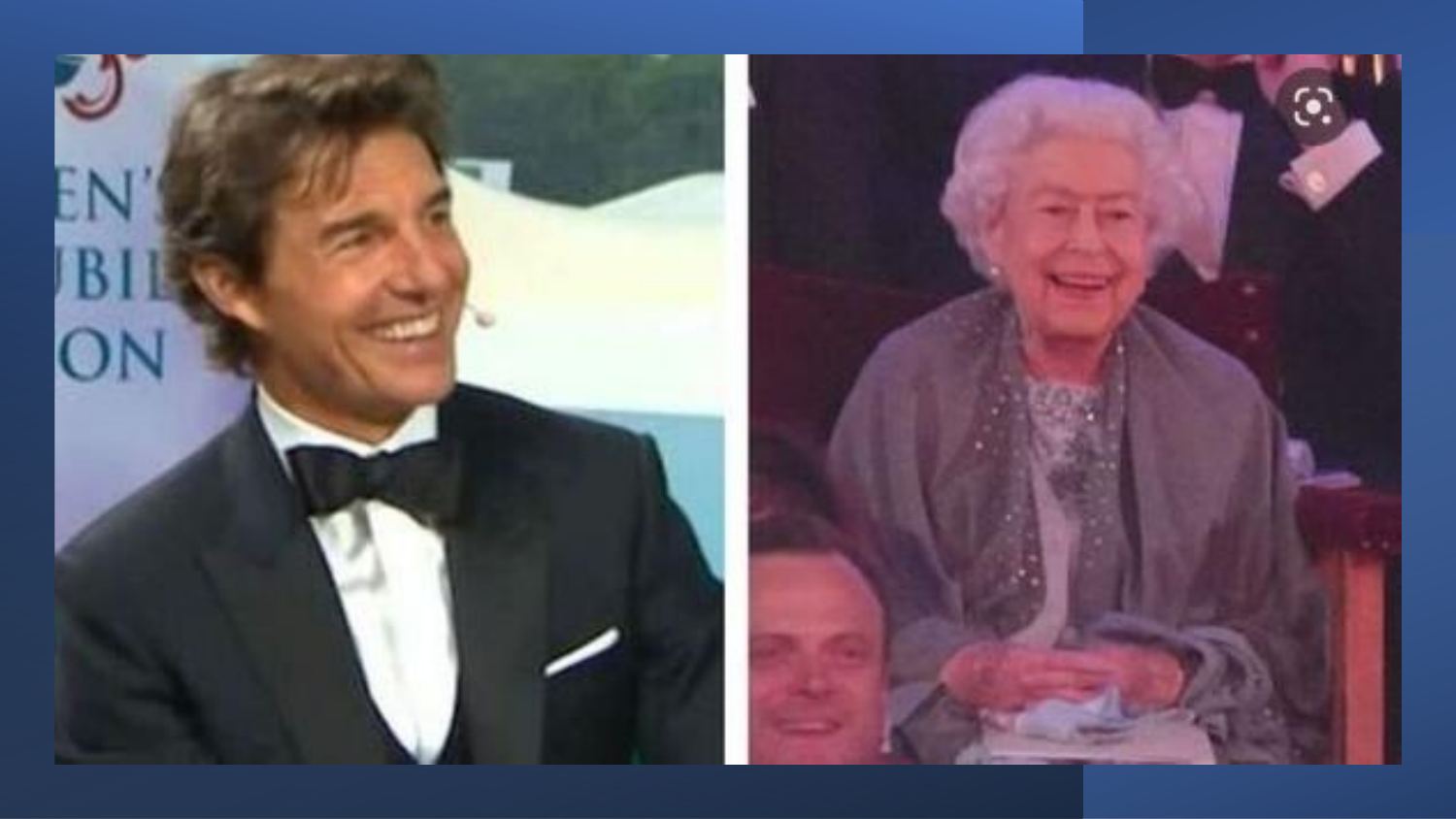# Platinum Jubilee - Events

• A special 4-day bank holiday weekend is planned from 2<sup>nd'</sup>June – 5<sup>th</sup> June.

### **THURSDAY 2nd JUNE**

- The Queen's Birthday Parade / Trooping of the Colour.
- 1500 beacons to be lit.

### **FRIDAY 3rd JUNE**

• Special church service at St. Paul's.

### **SATURDAY 4th JUNE**

- Horse racing at Epsom Downs attended by the Royal Family.
- Platinum Party at the Palace a special live music concert from Buckingham Palace.

### **SUNDAY 5th JUNE**

- The Big Jubilee Lunch street parties will be held.
- The Platinum Jubilee Pageant which will be a carnival featuring ceremony, street art, circus and theatre.